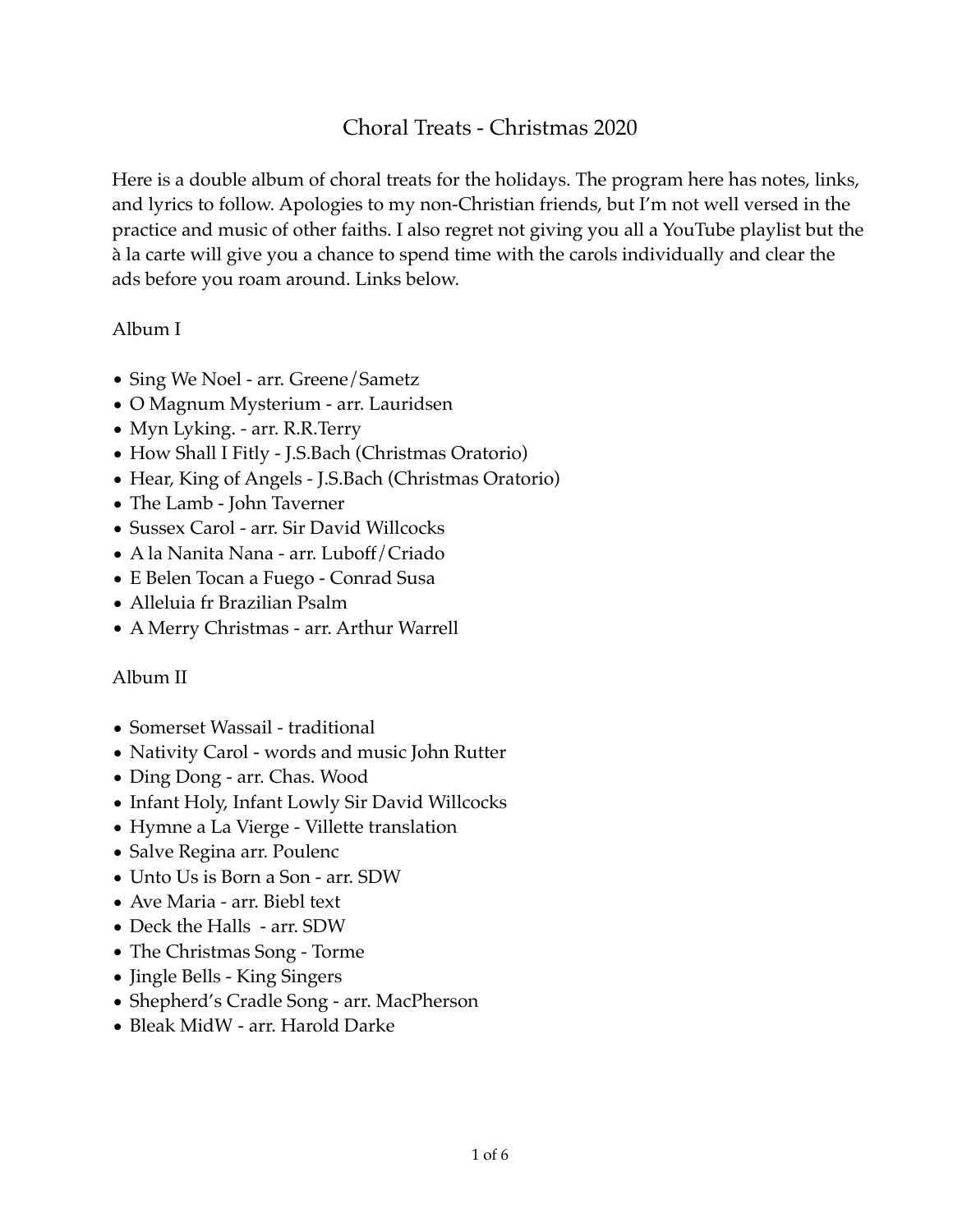### **Notes and Links**

## **Album I**

- Sing We Noel arr. Greene/Sametz <https://www.youtube.com/watch?v=WoiNrUUkeHk>
- O Magnum Mysterium arr. M. Lauridsen Nordic Chamber Choir <https://www.youtube.com/watch?v=nn5ken3RJBo>
- Myn Lyking arr. R.R.Terry <https://www.youtube.com/watch?v=RFy4PGYw5Lk>
- How Shall I Fitly J.S.Bach (Christmas Oratorio) <https://www.youtube.com/watch?v=jiNIq5JPs-Y>
- Hear, King of Angels J.S.Bach (Christmas Oratorio. Part 3 complete) Did you ever want to sing tenor? Give it a go. Practice first. <https://www.youtube.com/watch?v=0Q4tRim0i9c> And now, up to speed and in German. Hang on to the end of Part 3 where we get another chance. I sang the duet "Lord, Thy Mercy" in 1985 with my good friend and fine soprano Katherine De Boer. <https://www.youtube.com/watch?v=2ITcKeBmfvM>
- The Lamb John Taverner <https://www.youtube.com/watch?v=h-mSmEfLmZc>
- Sussex Carol arr. Sir David Willcocks <https://www.youtube.com/watch?v=2cmfCq8iKgY> King''s College Choir

These next two evoke a strong connection I feel with the movie "Carol for Another Christmas." (1964, Mankewicz dir., Serling writer). Scrooge is taken to visit a refuge camp and a pitiable existence that we Americans have been revisiting since 2016. Catch the movie sometime.

- A la Nanita Nana Traditional, arr. Luboff/Criado <https://www.youtube.com/watch?v=FSleYeLEshU>
- E Belen Tocan a Fuego Conrad Susa <https://www.youtube.com/watch?v=2gzRR6jQstU>
- Alleluia from Brazilian Psalm <https://www.youtube.com/watch?v=wZ9G83Jqg-E>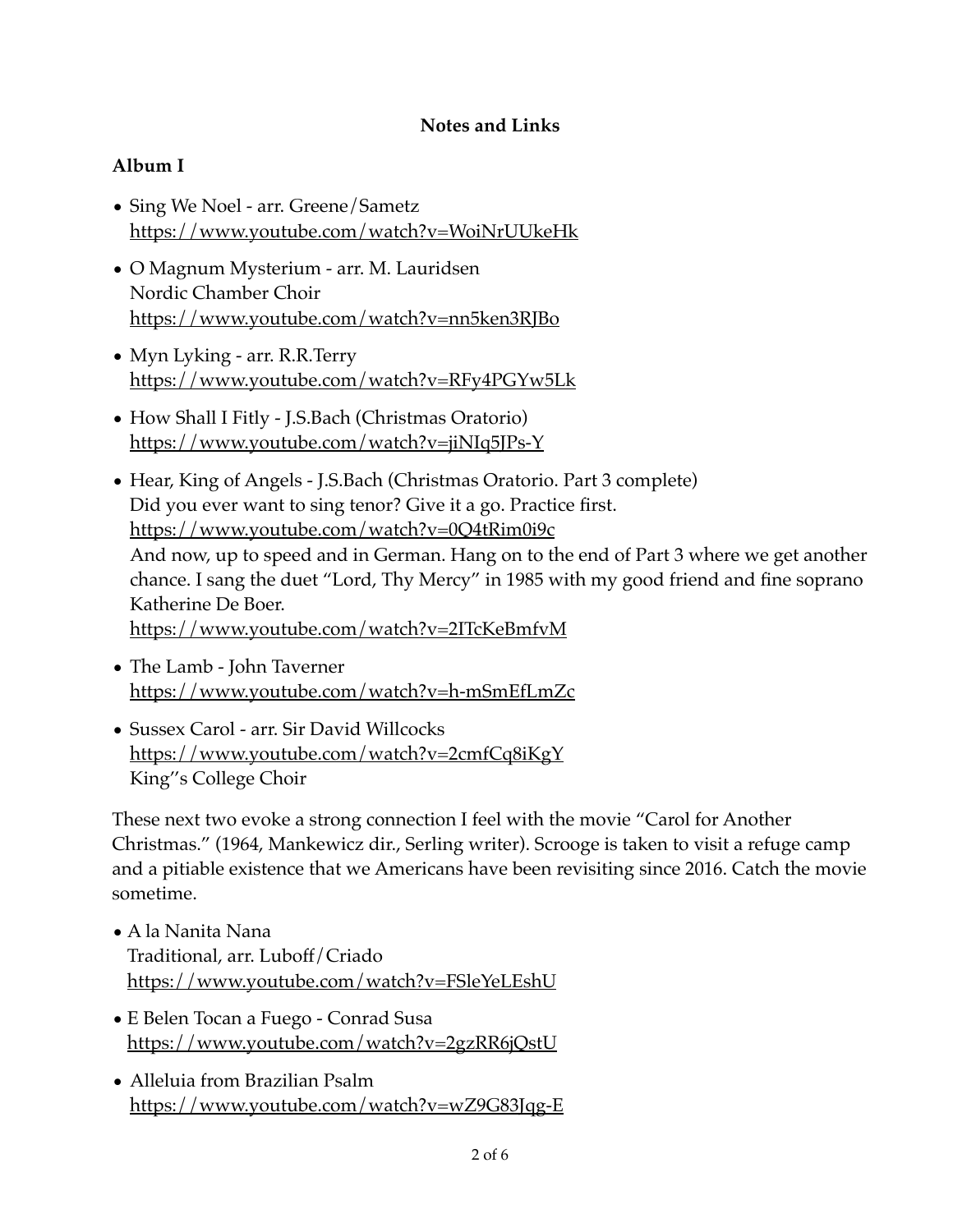• A Merry Christmas - arr. Arthur Warrell <https://www.youtube.com/watch?v=E4OQDYhdJP4>

# **Album II**

- Somerset Wassail traditional <https://www.youtube.com/watch?v=rWgZGsGLNUk>
- Nativity Carol words and music John Rutter <https://www.youtube.com/watch?v=tq8mgyBUJgk>
- Ding Dong Merrily on High arr. Chas. Wood <https://www.youtube.com/watch?v=-47zCXSynSY>
- Infant Holy, Infant Lowly arr. Sir David Willcocks <https://www.youtube.com/watch?v=FZSNia4Uipk>
- Hymne a La Vierge Villette <https://www.youtube.com/watch?v=Xbn1SJXyWL4>
- Salve Regina arr. Poulenc <https://www.youtube.com/watch?v=thcLH7jf7FU>
- Unto Us is Born a Son arr. Willcocks A slow tempo, but the fourth verse raises the roof. <https://www.youtube.com/watch?v=WL7n3c6GxN0>
- Ave Maria arr. Biebl text I could not pick just one of these – Help! <u><https://www.youtube.com/watch?v=L7C-VXZVSTw></u> <u>[https://www.youtube.com/watch?v=ycAtH\\_b7PnI](https://www.youtube.com/watch?v=ycAtH_b7PnI)</u>
- Deck the Halls arr. Willcocks <https://www.youtube.com/watch?v=3Umfctybz-o>
- The Christmas Song Torme and Wells [https://www.youtube.com/watch?v=8PL3O\\_q7VLc](https://www.youtube.com/watch?v=8PL3O_q7VLc)
- Jingle Bells The King's Singers <https://www.youtube.com/watch?v=M4iqxr8RJvM>

We end this collection as we began, contemplating the Great Mystery, the Magnum Mysterium, and these last two carols cause me to reflect on our own responsibilities in carrying a better world beyond Christmas, into 2021, and beyond.

• Shepherd's Cradle Song - arr. MacPherson <https://www.youtube.com/watch?v=C5-mVMOKqhk>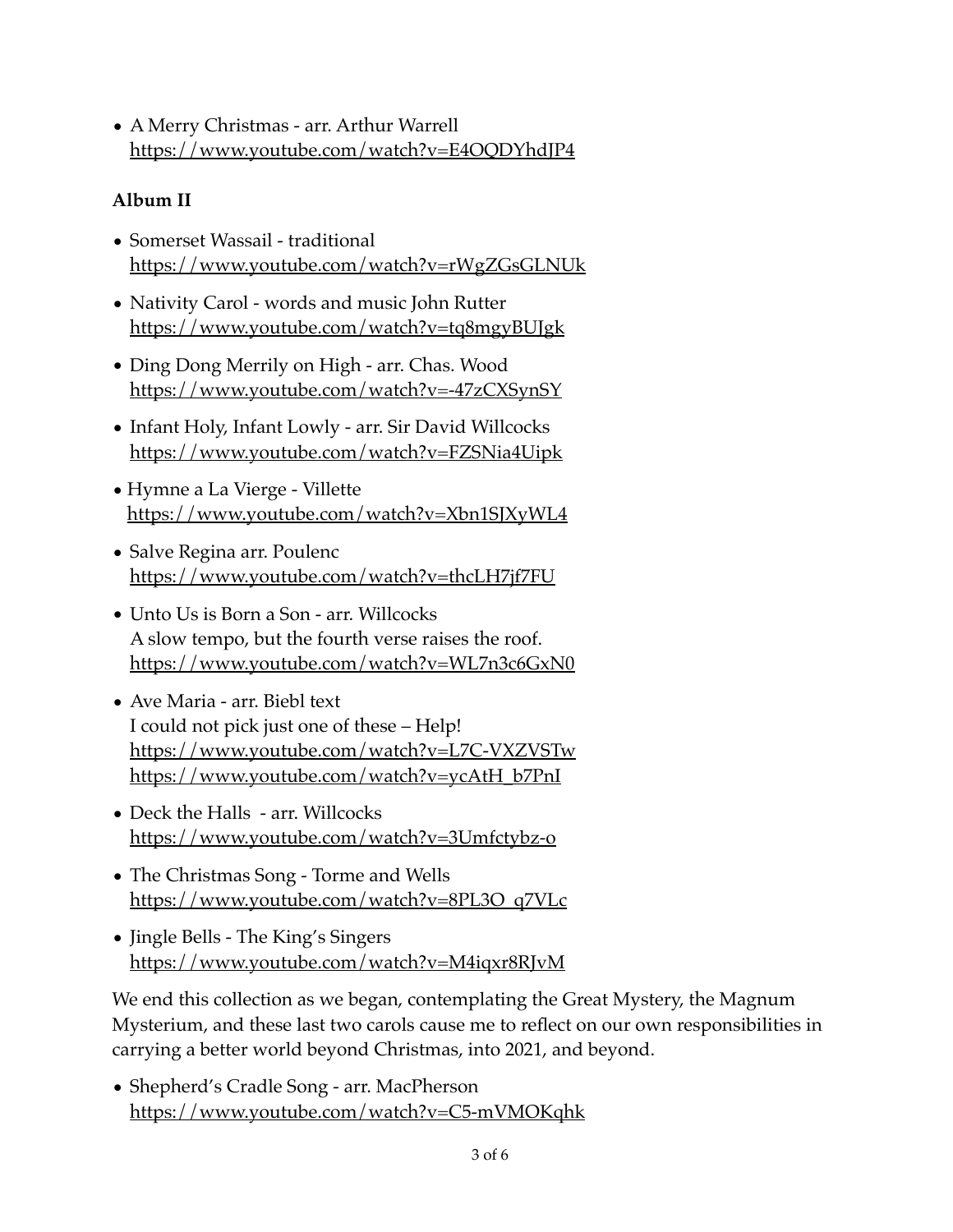• In the Bleak Midwinter - arr. Harold Darke <https://www.youtube.com/watch?v=k3FwwnLvELw>

### **Lyrics**

## **Myn Lyking**

I saw a fair maiden sitten and sing, She lullèd a little child, a sweetë lording: Lullay, myn lyking, my dear son, my sweeting, Lullay, my dear heart, mine own dear dearling.

That same lord is He that made allë thing, Of allë lordis He is Lord, of allë kingis King. Lullay...

There was mickle melody at that childës birth, All that were in heav'nly bliss, they made mickle mirth. Lullaby...

Angels bright sang their song to that child: "Blessid be Thou and so be she, so meek and so mild". Lullay…Salve Regina arr. Poulenc Hail, holy Queen, Mother of mercy, our life, our sweetness, and our hope. To you we cry, the children of Eve; to you we send up our sighs, mourning and weeping in this land of exile. Turn, then, most gracious advocate, your eyes of mercy toward us; lead us home at the beginning and show us the blessed fruit of your womb, Jesus: O clement, O loving, O sweet Virgin Mary.

### **Little Lamb Who Made Thee? Taverner**

Little Lamb, who made thee? Dost thou know who made thee? Gave thee life, and bid thee feed, By the stream and o'er the mead; Gave thee clothing of delight, Softest clothing, woolly, bright; Gave thee such a tender voice, Making all the vales rejoice? Little Lamb, who made thee? Dost thou know who made thee?

Little Lamb, I'll tell thee, Little Lamb, I'll tell thee: He is called by thy name, For he calls himself a Lamb. He is meek, and he is mild, He became a little child; I, a child, and thou a lamb, We are called by his name. Little Lamb, God bless thee! Little Lamb, God bless thee! - William Blake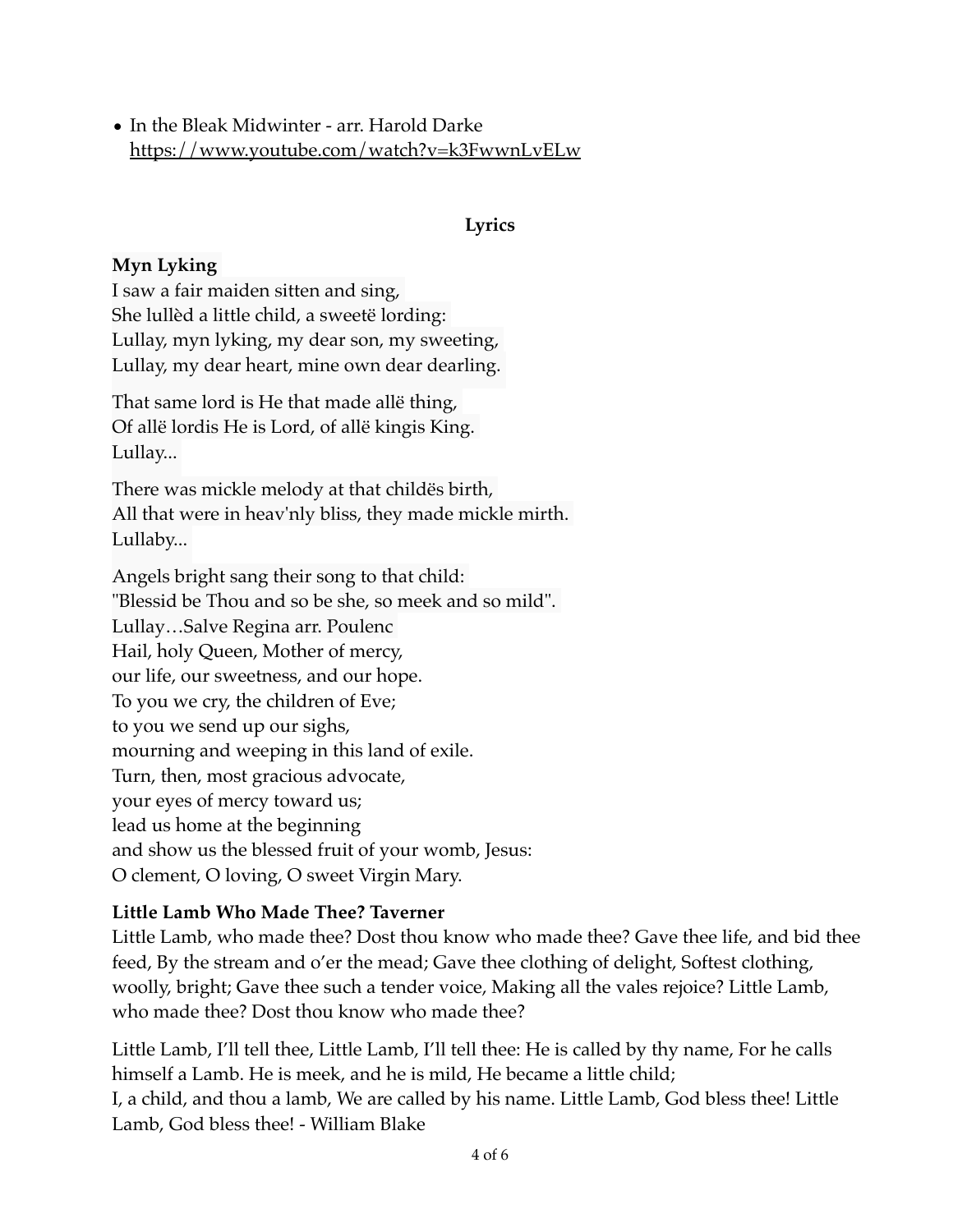#### **A la Nanita Nana**

Come, let's sing a little lullaby, come, let's sing a little My baby girl is sleepy, blessed be, blessed be Little spring running clear and loud Nightingale that in the forest Sings and weeps Hush, while the cradle rocks Come, let's sing a little lullaby Come, let's sing a little

### **E Belen Tocan a Fuego**

In Bethlehem they touch fire, the flames come out of the Portal, because they say that the Redeemer of souls has been born .

### **Salve Regina arr. Poulenc**

Hail, holy Queen, Mother of mercy, our life, our sweetness, and our hope. To you we cry, the children of Eve; to you we send up our sighs, mourning and weeping in this land of exile. Turn, then, most gracious advocate, your eyes of mercy toward us; lead us home at the beginning and show us the blessed fruit of your womb, Jesus: O clement, O loving, O sweet Virgin Mary.

### **Shepherd's Cradle Song**

O sleep, thou heaven-born treasure, thou Sleep sound, thou dearest child. White angel wings shall fan thy brow With breezes soft and mild.

We shepherds poor are here to sing A simple lullaby to our King.